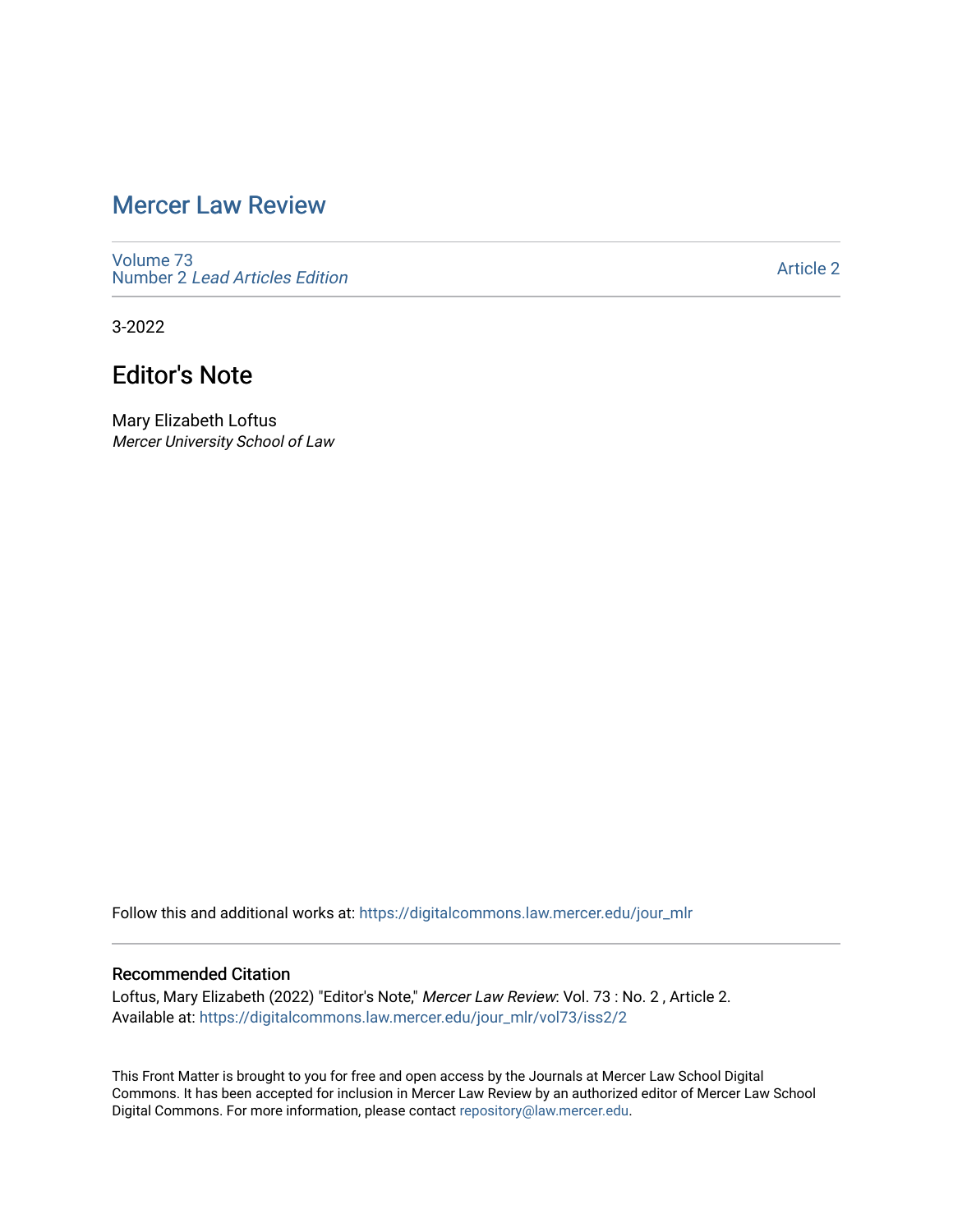#### **EDITOR'S NOTE**

Each year the Mercer Law Review hosts a legal symposium and publishes symposium materials in the *Lead Articles Edition*. This seventy-third edition, "Social Media Platforms and Free Expression," includes articles addressing the Internet's increasing domination and impact on everyday American citizens, specifically the implications of social media on the First Amendment right to freedom of expression. There are six articles from acclaimed professors located in regions across the United States as well as in international regions in this Edition. I would like to thank each of them for their diligent efforts to write meaningful articles on the impact social media has on our freedom of expression.

I would also like to extend a thank you to our commentators at the symposium: Professor Jon M. Garon, Professor Margaret Hu, Professor RonNell Andersen Jones, Doctor András Koltay, Professor Seth Oranburg, Professor Sue Painter-Thorne, Professor Eric Segall, Professor Gary Simson, and Professor Russel Weaver. Your advocacy and proposed solutions for social media regulations were intriguing and left our attendees feeling inspired to learn more and to take action.

Mercer Law Review faculty and staff also deserve recognition. Specifically, I would like to thank our very own Professor Gary Simson, who helped me organize this year's symposium. Professor Simson's leadership in the Southeastern Association of Law Schools was essential to the success of this edition. Additional thanks are extended to Dean Karen Sneddon, Professor Sue Painter-Thorne, and Professor Sharon Bradley for their continued support and encouragement of the Mercer Law Review.

I would also like to recognize the Mercer Law Review members for their hard work throughout the editing process. Specifically, I would like to thank Josh Slovin, Wes Rahn, Elliza Guta, Avery Hart Hayes, and Emma Duke, whose articles appear in this year's edition. Additionally, I would like to thank E. Tate Crymes as well as all Mercer Law Review members that helped plan and execute a successful Symposium event.

Finally, I would like to extend my sincere gratitude to the Mercer Law Review Volume 73 Editorial Board. Especially, Editor-in-Chief Shreya Shah and Administrative Editor Hailey Morton for their